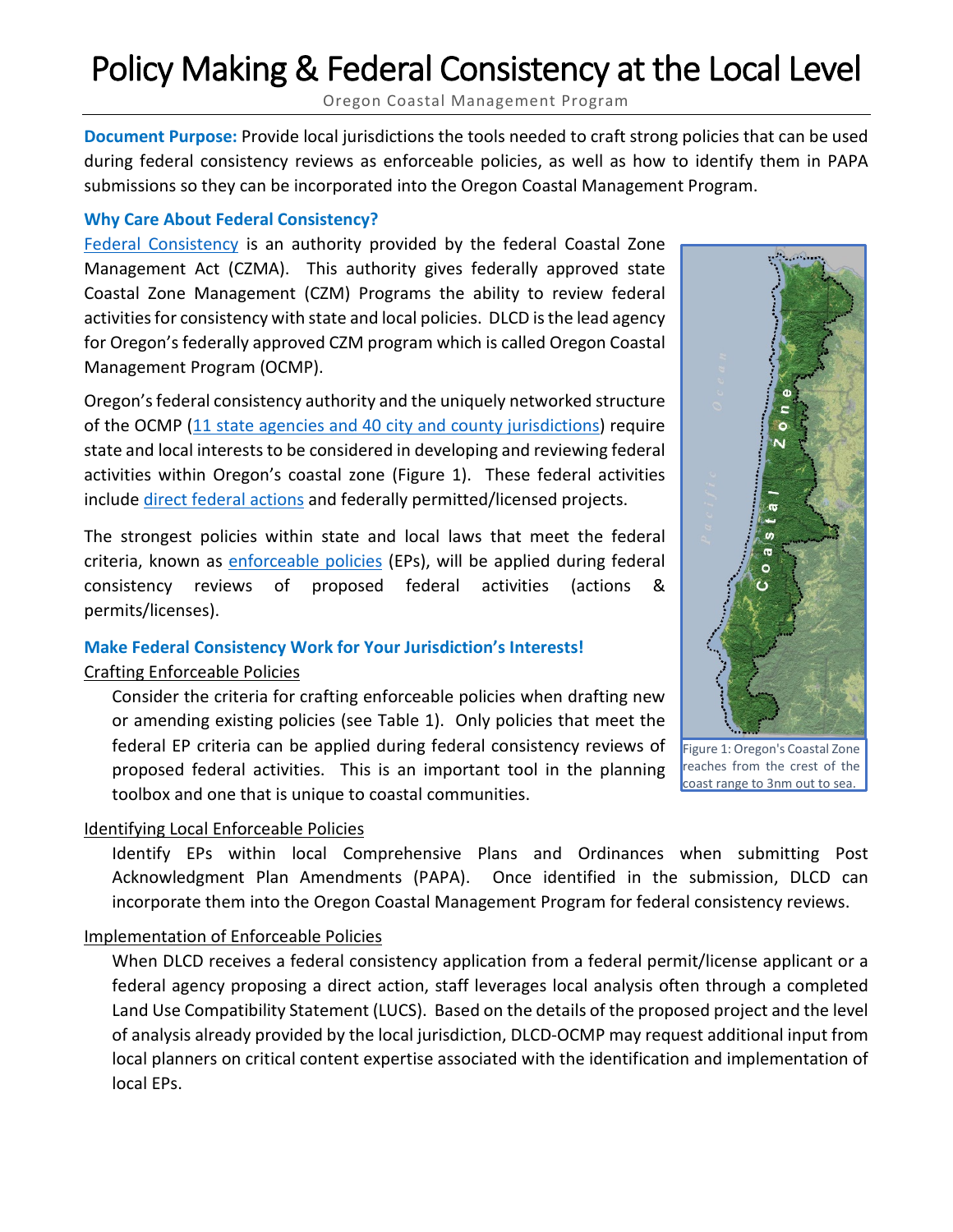### **Crafting Good Policy: Local Planning & Enforceable Policies**

Local jurisdictions play a key role in policy making and implementation of Oregon's Statewide Land Use Planning Goals and unique land use planning system. Every time a local jurisdiction within Oregon's Coastal Zone undertakes policy development, there is an unparalleled opportunity to craft their policy language to be applicable to federal activities (e.g., direct federal actions and federally permitted/licensed activities) through [Oregon's federal consistency authority.](https://www.oregon.gov/lcd/OCMP/Pages/Federal-Consistency-Explained.aspx)

Enforceable policies are simply strongly written policies. EPs are significant for their ability to be applied to federal activities. **Crafting enforceable policies does not take any additional work outside of the normal policy drafting process, yet can provide strengthened authority to local policies when applied to federal activities (actions, permits, licenses).** The key to developing enforceable policies is as straightforward as developing any strong and defensible policies.

| Table 1: Criteria for Crafting Enforceable Policies (15 C.F.R §923.84(b)) |                                                                                               |                                                                                                                                                                                                                                                                                                                                                        |
|---------------------------------------------------------------------------|-----------------------------------------------------------------------------------------------|--------------------------------------------------------------------------------------------------------------------------------------------------------------------------------------------------------------------------------------------------------------------------------------------------------------------------------------------------------|
|                                                                           | <b>Criteria</b>                                                                               | <b>Description</b>                                                                                                                                                                                                                                                                                                                                     |
|                                                                           | $\checkmark$ Must be enforceable<br>under state law.                                          | Local Comprehensive Plans and Zoning Ordinances are legally<br>enforceable under ORS 196, so most policy-making done by local<br>jurisdictions do not need to worry about this criterion.                                                                                                                                                              |
|                                                                           | <b>Must include mandatory</b><br>language.                                                    | Utilize mandatory language (e.g., shall, must, will) to increase the<br>strength of policies.<br>Avoid discretionary language (e.g., should, may, can)                                                                                                                                                                                                 |
|                                                                           | Must contain a clear<br>standard.                                                             | Policies should identify a clear standard that the applicant must<br>reach to successfully comply with the policy.                                                                                                                                                                                                                                     |
|                                                                           | X Cannot discriminate                                                                         | Specifically isolating a particular coastal user or federal agency (e.g.,                                                                                                                                                                                                                                                                              |
|                                                                           | against a particular                                                                          | NOAA, FEMA, HUD) as the subject of a policy can be viewed as                                                                                                                                                                                                                                                                                           |
|                                                                           | coastal user or federal                                                                       | discriminatory. Policies should be worded to apply to the subject                                                                                                                                                                                                                                                                                      |
|                                                                           | agency.                                                                                       | activity rather than the entity proposing the activity.                                                                                                                                                                                                                                                                                                |
| X.                                                                        | <b>Cannot be preempted</b><br>by federal law.                                                 | In general, NOAA's Office for Coastal Management takes the lead on<br>identifying subject matter that may be preempted by federal law.<br>Some examples may include the siting of liquified natural gas<br>facilities; regulation of aircraft in flight; and policies specific to<br>marine mammals. Reach out to DLCD to ask about specific language. |
|                                                                           | X Cannot regulate<br>federal agencies,<br>lands, or waters.                                   | Avoid policies that specifically set standards for federal agencies or<br>are particular to federal property (land or water). Instead, stronger<br>policies can be developed by focusing policy language about areas or<br>resources of interest or potential activities.                                                                              |
|                                                                           | X Cannot hinder the<br>national interest<br>objectives of the Coastal<br>Zone Management Act. | In general, NOAA's Office for Coastal Management takes the lead on<br>identifying subject matter that may hinder the national interest (e.g.,<br>national security, energy supply, etc.). Reach out to DLCD to ask<br>about specific language.                                                                                                         |
| X.                                                                        | Cannot incorporate other<br>policies or requirements<br>by reference                          | Policies<br>standards<br>from<br>policies<br>that<br>incorporate<br>other<br>(incorporation by reference) cannot be enforceable policies, unless<br>the referenced policies are also enforceable policies and undergo<br>NOAA-OCM review and approval.                                                                                                 |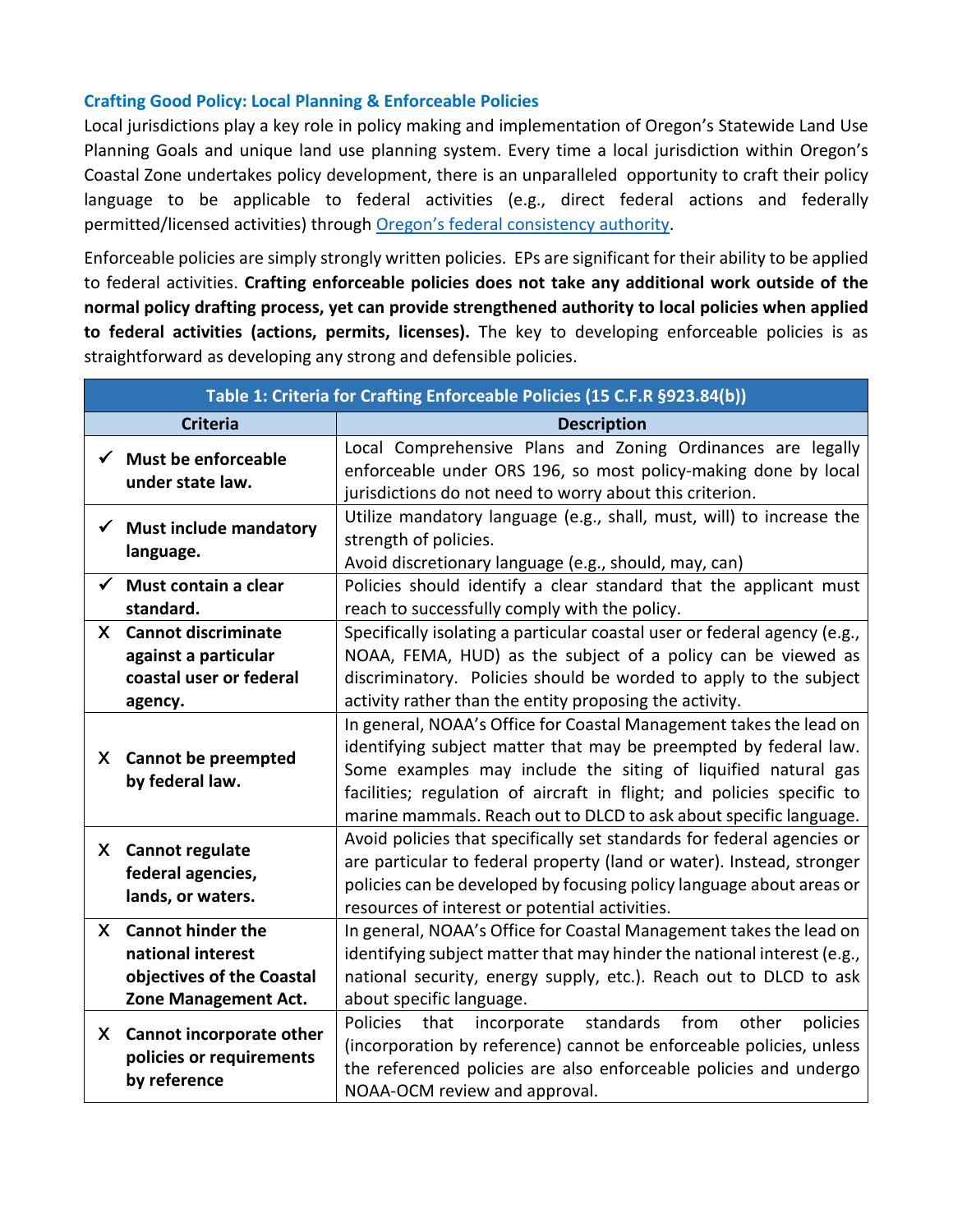#### **Federal Consistency and the PAPA Database**

You reach this question in the Post-Acknowledgements Plan Amendments Database (PAPA Database) …now what? This question aims to gather information on whether the submission includes changes, additions, or deletions of enforceable policies. The following flow chart includes a step-by-step process for determining how to answer this question: